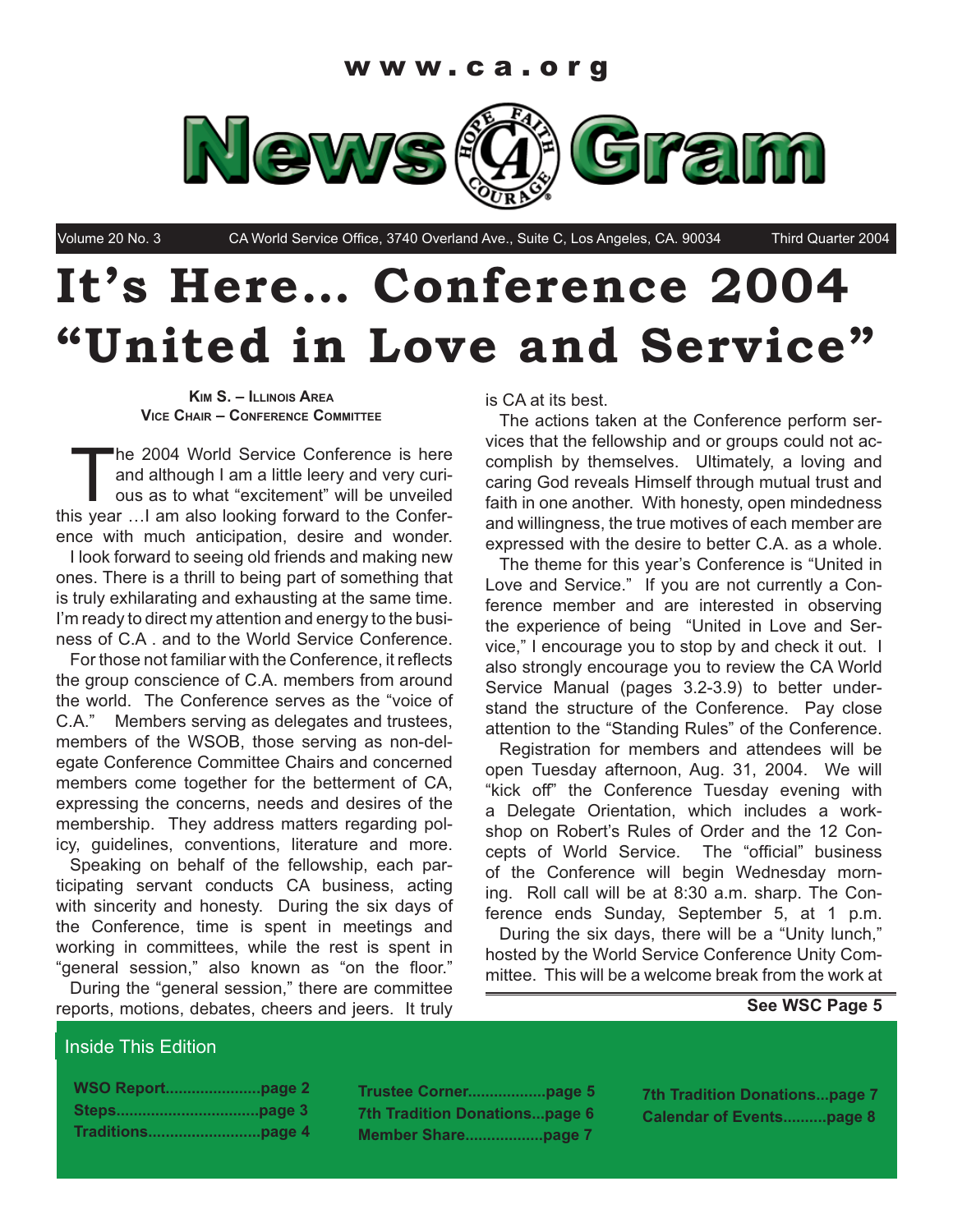## **CAWS Board Of Trustees**

Jackie S., Atlantic North Region London, England Teri K., Atlantic South Region Marietta, Ga. Tony D., Midwest Region Milwaukee, Wisc. Jay F., Southwest Region Denver, Colo. Cynthia C., Pacific North Region Redmond, Wash. Ken C., Pacific South Region Los Angeles, Calif. Jahi B., Trustee at Large Kansas City, Mo. Elizabeth S., WSO Trustee Pasadena, Calif. John B., WS Trustee Los Angeles, Calif.

#### **CAWSO Board of Directors**

Bob C., Chairperson Los Angeles, Calif. Earl H., Vice-Chair Sunland, Calif. Brian W., Treasurer Burbank, Calif. Mike G., Director San Diego, Calif. Patty F., Paid Director Los Angeles, Calif. Elizabeth S., Director/WSO Trustee Pasadena, Calif. John B., Director/WS Trustee Los Angeles, Calif. Judy W., Corporate Secretary Encino, Calif.

## **CAWSO Personnel**

Patty Flanagan, Office Manager Leandra Caszatt, Customer Service Karen Layns, Office Assistant Daniel Jimenez, Shipping

#### **NewsGram Staff**

Milo Bloom, Editor

The NewsGram is a quarterly publication published by the World Service Office of Cocaine Anonymous. It is intended solely to provide information for the fellowship of Cocaine Anonymous. This publication and all its contents are copyrighted by Cocaine Anonymous. Any unauthorized duplication or publication is prohibited. Send all requests to: NewsGram, C/O CAWSO, 3740 Overland Ave., Suite C, Los Angeles, CA 90034. E-Mail to: newsgram@ca.org or by Fax to: (310)



559-2554, Attention: News-Gram. You can call us by phone at (310) 559-5833.

# **Notes from the WSO**

Hello to Cocaine Anonymous from the World Service Office.

This time of the year is very busy for us because, we have just finished the World Service Convention and we are still paying off the last of the bills so we can "close the books" in it and determine how successful it was. While we do not have the final numbers, I can say that it was one of the most financially successful conventions we have had in years, with approximately 1600 attendees. In addition to its financial success, I must say the 2004 Convention Committee put on quite a show. We are very grateful to them for all of the hard work.

As to the state of the business of C.A., over all, I can say that Cocaine Anonymous World Service Office, Inc. is doing quite well, including the fact that we will post our first "net gain," meaning we are bringing in more revenue than we are spending, in several years. This will enable us, among other things, to rebuild our woefully low prudent reserve. It's exciting to see how the fellowship has stepped up to support World Services in all areas, attendance at the Convention, 7th Tradition donations, sales of Chips & Literature, sales of the Story Book, and now the Contribution Program. Thank you all for your support.

Now we are going down the stretch for the World Service Conference. The delegate mailings have gone out and we are now finishing up the final details for the event itself, i.e. copy machines, computers, hotel services, etc. Between the WSO board members, WSBT members, the World Service Conference Committee members and our WSO office staff, there is a lot to do.

Lastly, as I always end my column, I would urge you to consider joining the many members who now contribute a certain sum of money, maybe just \$5.00 or \$10.00 per month, every month to CAWS. Believe me it adds up.

Respectfully, Bob C.

The NewsGram is always looking for submissions. If you have ideas, cartoons, poems, stories or any other recovery related material send it and the release form below to: NewsGram Editor, C/O CAWSO, 3740 Overland Ave., Suite. C, Los Angeles CA 90034. We cannot publish your submission without a release form.

Name: The Phone:

Address:

City: State: 2ip:

 I hereby give CAWSO and the NewsGram express permission to reprint my original work entitled:

 $\_$  , and the set of the set of the set of the set of the set of the set of the set of the set of the set of the set of the set of the set of the set of the set of the set of the set of the set of the set of the set of th

Signature:

 Submissions may be edited for publication. Submissions cannot be returned.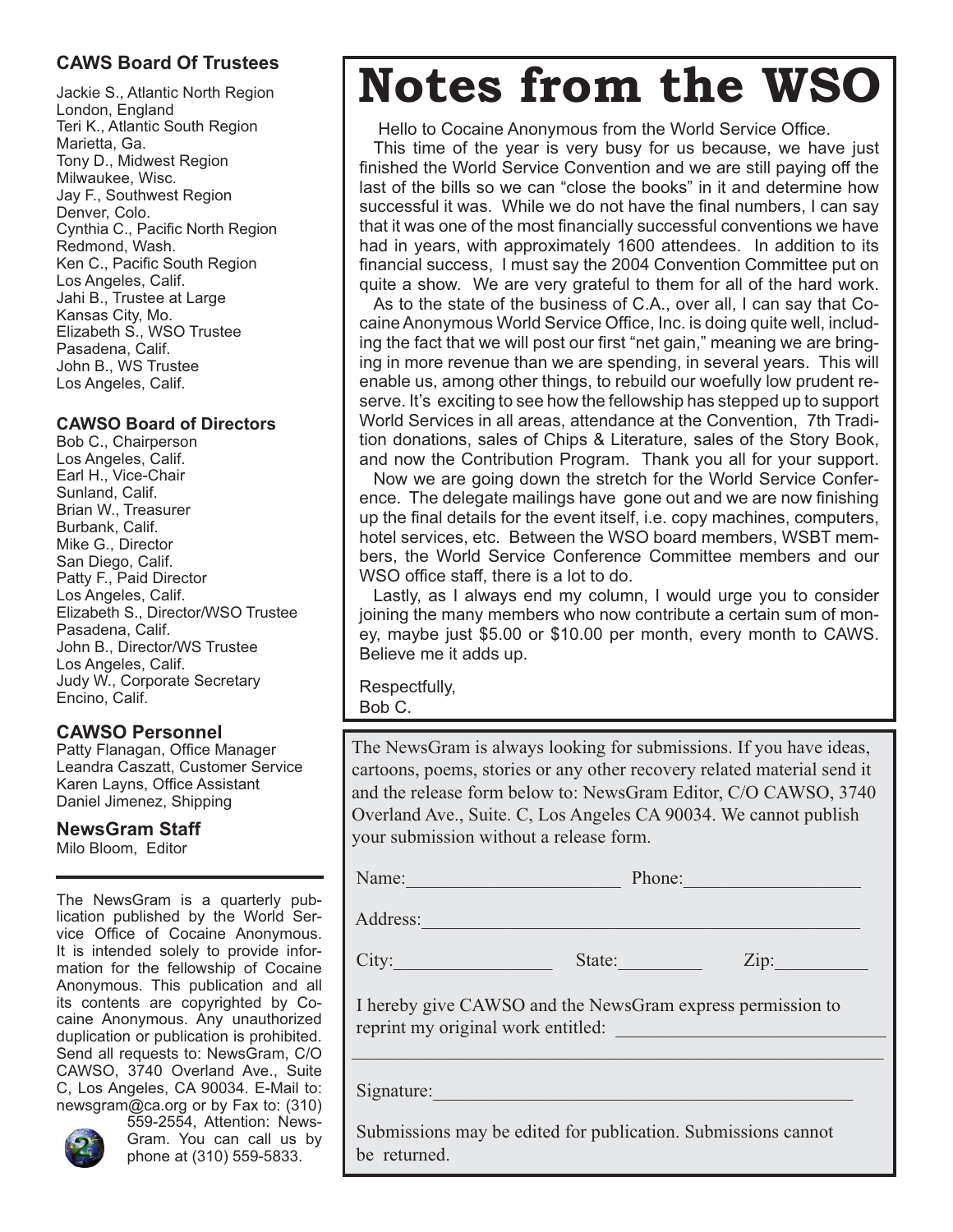# **Cleaning Our Side of the Street**

**BY KEVIN W. PHOENIX, ARIZ.**

#### **Step Nine:**

**Made direct amends to such people wherever possible, except when to do so would injure them or others.**

The Ninth Step is often referred to in the program as "clearing off our side of the street." It offers us an opportunity to make amends to people and institutions we have harmed while using and/or drinking. By doing so, we are able to move forward in our program with a greater sense of freedom and release from our past. It also gives us a chance to make things right with the people or institutions to whom we are making our amends.

Making amends is much more than just saying "I'm sorry." Many of the people to whom we make amends have heard those words a thousand times, and they no longer carry any meaning. The term "I'm sorry" also implies that we are seeking some form of sympathy and that is definitely not what this step is about.

It is about admitting our wrong thoughts and actions in situations and what our part in those situa-

# Where to write

**CAWS** Board of Trustees P.O. Box 492013 Los Angeles, CA 90049-8013

**CAWSO** Board of Directors 3740 Overland Ave., Suite C Los Angeles CA. 90034-6337 tions were. Were we selfish? Inconsiderate? Dishonest? Fearful? We need to let the other person know exactly what our part in it was. This is a crucial part of making amends, for it allows us to see the patterns of maladjusted behavior that resulted from our addiction.

For many of us, the very thought of making amends can be terrifying. It is important to remember that we do not go through this step alone. By the time we have reached this step, we have come into contact with a Higher Power. We have come to believe that this Power can restore us to sanity and have made a decision to turn our will and our lives over to the care of this Power.

Now, once again, we can turn to our Higher Power and pray for the courage to make our amends. I found, in my experiences with this step, that praying before making my amends produced miraculous results. I asked God, my Higher Power, to grant me acceptance of His will for me and the courage and willingness to do what I needed to do. I asked Him to bless the person to whom I was making the amends with His love and to open their hearts to what I was going to say. Not once did my prayers go unanswered.

Having prayed about our amends, it is vital to set out to make them as soon as we possibly can. I found in my own experiences with this step that when delayed, the amends became increasingly difficult to make.

I also found that when I passed up an opportunity to make an amends, it would often be a long time before I got another chance to see the person I needed to see. Therefore, it is best to make our amends the first time the opportunity arises.

Often times our Higher Power will bring us into contact with those we need to see and it is important that we seize the opportunity.

Shortly after starting my ninth step, I was sitting in a meeting that I still attend regularly. About ten minutes before the meeting ended, a gentleman walked in and took a seat in the back of the room. I turned to see who it was and - to my utter amazement - it was my first sponsor, to whom I owed an amends.

I jumped on the opportunity and made my amends as soon as the meeting ended. I had never seen him there before and have not seen him since that day. I am convinced that God brought

#### **See Steps Page 5**

Want to help the World Service Office during the World Service Conference? We need members to help run copy machines. You do not need to be a delegate to help serve the fellowship as a whole

DATES OF EVENT: SEPTEMBER 1-5 TIME: DAILY FROM 9 A.M. TO 9 P.M. CONTACT THE WSO @ 310- 559-5833. or E-Mail: cawso@ca.org

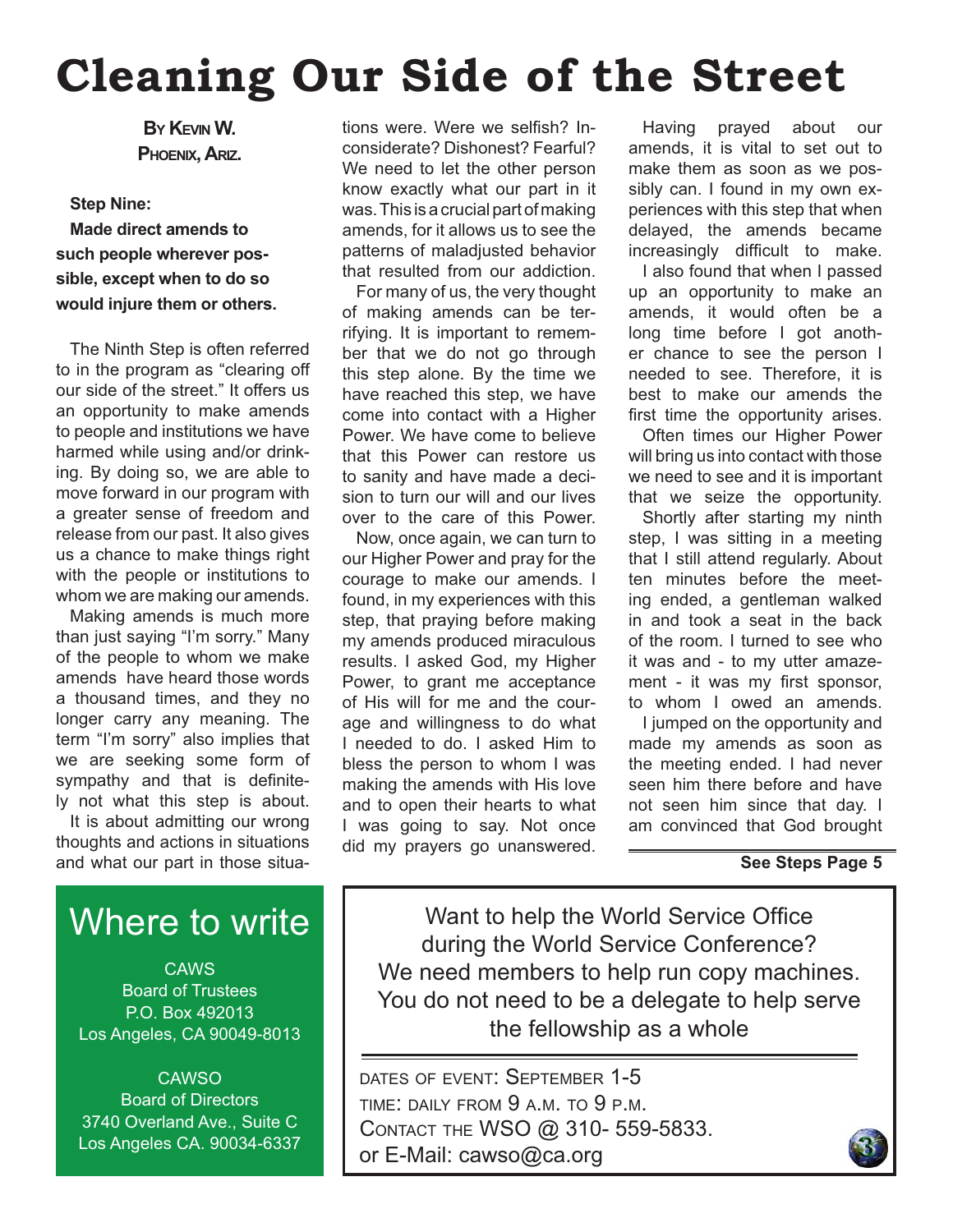# **Our Primary Purpose**

**JAY B. GA. AREA**

**Tradition Five: Each group has but one primary purpose — to carry its message to the addict who still suffers.**

I love the fellowship of Cocaine Anonymous! If it has done for you what it has done for me and countless others, then you know what I am talking about. Because of the intense feelings I have for the program that saved my life, sometimes I get concerned for its safety.

*Each group has but one primary purpose – to carry its message to the addict that still suffers.* I believe that we

as recovering addicts have been given an incredible gift. It would appear that those of us that have been to hell and returned are the only voices that those trying to escape can hear. Along with this gift comes an equally incredible responsibility.

I have to ensure that I carry *the* message and not *my* message. It is important that we remember as individuals, and in our home groups, that for the newcomer we are Cocaine Anonymous.

To our families - we are Cocaine Anonymous. As we venture out into the world outside our meetings, to those in whom we confide - we are Cocaine Anonymous.

*"Our common welfare*  should come first; per*sonal recovery depends upon CA unity."* This unity includes the message that we carry. In order for the message to remain consistent we look to CA approved literature.

All our pamphlets, all the books we use and all the things we read in meetings have already been carefully examined to ensure that the message we carry is accurate.

I have found that I am not smart enough to add anything of substance to the program. If I break out a Bible or begin to quote some obscure philosopher in a meet-

ing, then I am polluting the message.

Please don't get me wrong. There are lots of great and wonderful messages out there. It's just that they are not the message of Cocaine Anonymous*. Better to do one thing supremely well than many things badly.*

I have a responsibility to the newcomer, to my home group and to the fellowship, to pass on the message exactly as it was given to me. I didn't want you to cut my dope before I got it, and I sure don't want you to cut my message. Give it to me straight, I can take it.



# Subscribe to the NewsGram

Subscriptions are being accepted for the NewsGram. For the low price of \$10 per year, you can receive each copy of the NewsGram before your friends or your group. Simply complete the form below and enclose a \$10 check, money order or credit card number. Send to: NewsGram, C/O CAWSO, 3740 Overland Ave., Suite C, Los Angeles, CA 90034

| I have Enclosed:<br>□ Check/Money Order - Payable to CAWSO<br>$\square$ Visa/Mastercard/Discover/American Express #   |                                                                                                                                                                                                                                |                               |
|-----------------------------------------------------------------------------------------------------------------------|--------------------------------------------------------------------------------------------------------------------------------------------------------------------------------------------------------------------------------|-------------------------------|
| Signature:<br><u> 1989 - Andrea Stadt, fransk politiker (d. 1989)</u>                                                 |                                                                                                                                                                                                                                |                               |
|                                                                                                                       |                                                                                                                                                                                                                                |                               |
|                                                                                                                       |                                                                                                                                                                                                                                |                               |
| City:                                                                                                                 | State: and the state of the state of the state of the state of the state of the state of the state of the state of the state of the state of the state of the state of the state of the state of the state of the state of the | Zip/postal code:              |
| Telephone Number: ( ) and the set of the set of the set of the set of the set of the set of the set o<br>$\mathbf{A}$ |                                                                                                                                                                                                                                | Country:_____________________ |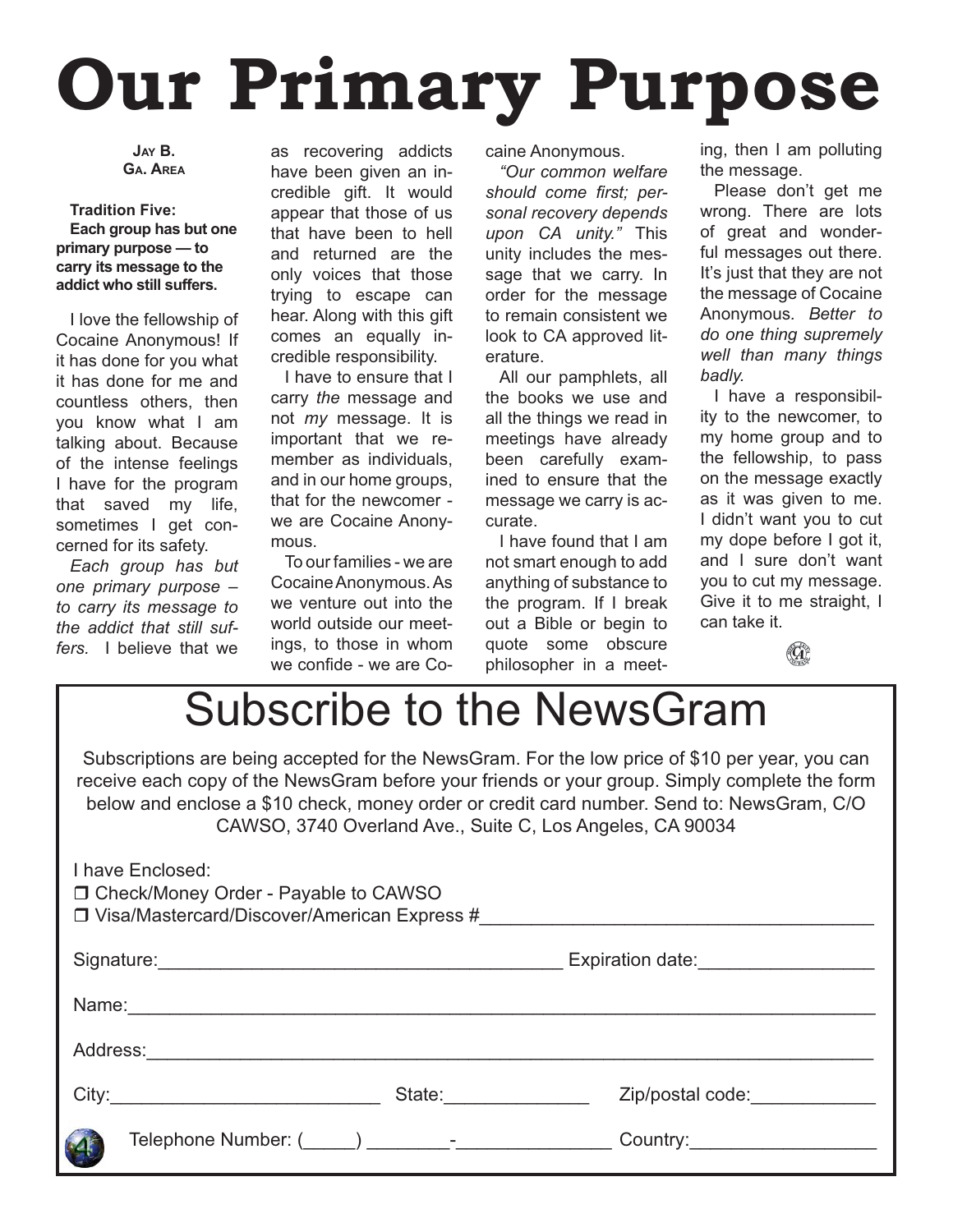#### Continued from page 1

hand, and always provides a great message from the guest speaker. There also will be 12- Step meetings to give members an opportunity to reconnect and center themselves with their personal programs.

 I would also like to enlist any former delegate, attending the conference, who has a desire to serve to come help out the Conference Committee in the "business office". If you are interested in helping in the business office, please contact Miss Patty at the WSO. I expect great, ex-

citing things to come out of this Conference …petitions for new areas, committee prog-

ress reports, updates regarding CAWS 2005 in Memphis, Tenn., Trustee selections, new business and of course the "unknown."

All of the above ever reminds us to remain open-minded to the evolving needs and changes of our fellowship. As always, the Conference Officers and the Conference Committee wish to continue being of service to this fellowship to the best of our ability. If you or your Area have any questions, please do not hesitate to contact me, Kim S. - VC - "acting" Conference Committee Chair.

# $(\mathbf{G})$

# **Steps**

#### Continued from page 3

him into my life that day to give me the opportunity to make things right with him. I am very grateful for that opportunity and it stands in my mind as one of my first truly spiritual experiences.

The Ninth Step stands as a door through which we may pass toward greater freedom. We must remember as we approach this door that we agreed at the outset of our journey that we were willing to go to any lengths to achieve sobriety. We must also remember, "If we are painstaking about this phase of our development, we will be amazed before we are halfway through."

At this point in our recovery, The Promises start to come true. It's not by chance that they are listed with the Ninth Step in the Big Book. For shortly after starting to work this step, we begin to realize that God truly is doing for us what we could never do for ourselves.

# **Trustee Corner**

Hi everyone! First, I would like to again thank the CAWS 2004 committee for their efforts. The convention was outstanding! Thank you all for your love and service to Cocaine Anonymous.

The WSBT has been very active during the year. We have adopted a set of guidelines so that we can clearly and concisely conduct business by e-mail between quarterly meetings and conference calls.

The results of our work are reflected in a new report, "Record of Online Business," which was sent to your Area Delegates.

The WSBT has been able to address most of the referrals but some are to be referred to other committees for consideration.

The WSBT has been focused on improving communications and information to the Fellowship; to that end we are submitting several referrals to the Structure and Bylaws Committee for consideration as updates to the World Service Manual.

These include an improved explanation, including art work, of the appropriate use of the C.A. logo, a specific list of all C.A. approved literature and a more detailed description of the responsibilities and duties of the WSBT.

As you might be aware, the WSBT meets prior to every World Convention for our quarterly board meeting. Similar to any business meeting in C.A., this meeting includes reports, old and new business items, etc., we never know exactly what the outcome of the meeting will be or what decisions will be made by the collective group conscience.

This quarterly meeting was no different and there was no way to know in advance that the WSBT would be invoking their 10th Concept right. In the most recent Delegate mailing, the reasons for this very difficult decision were explained and will be further discussed at the 2004 Conference. More will be revealed as we participate in the process.

Please be certain to contact your Delegate for a full report once they return from the Conference.

In love and service, Teri K.

Chair, World Service Board of Trustees

 $\circledR$ 



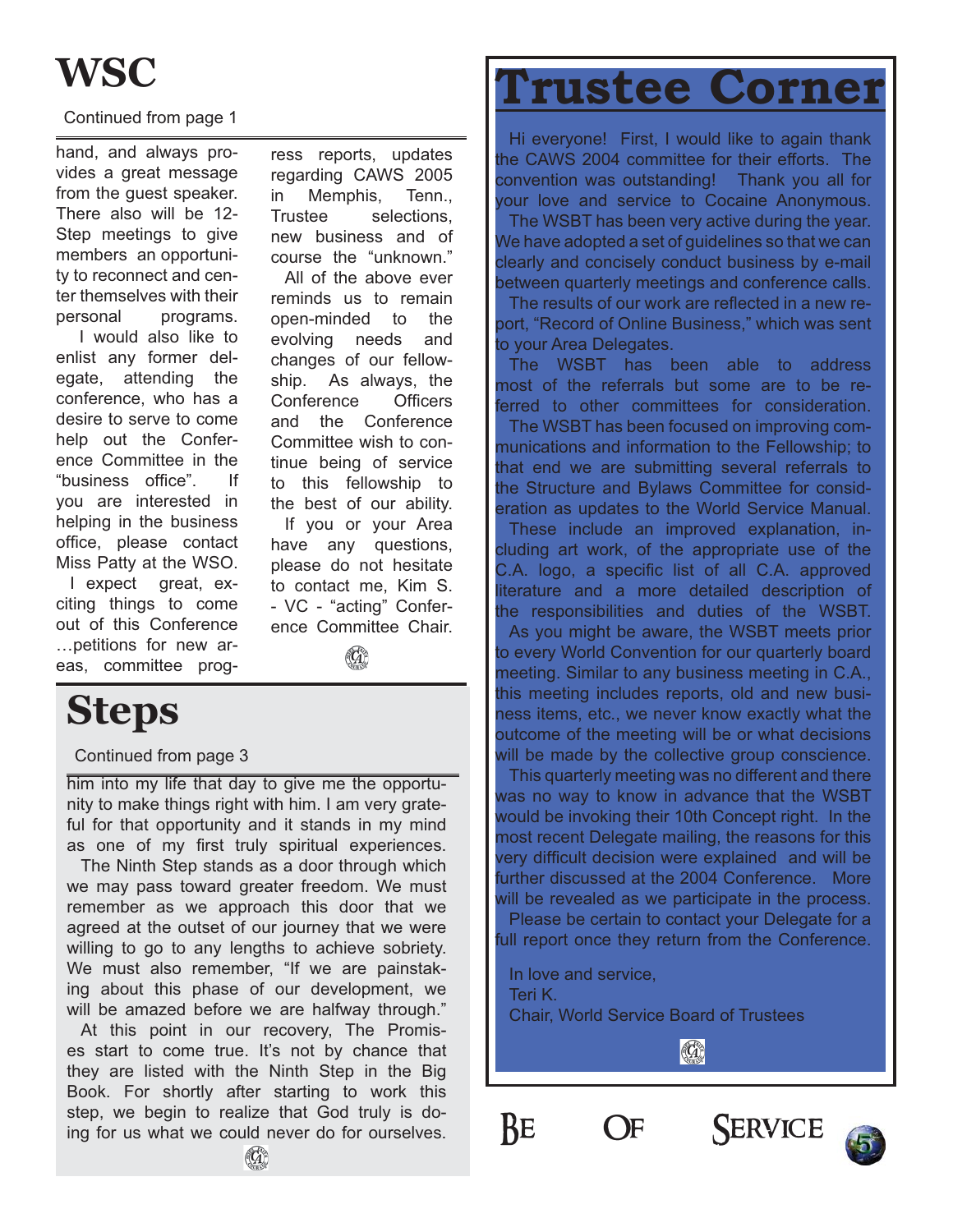# **7th Tradition Donations**

 **April - June 2004**

#### Alabama

| Anonymous - Mobile               | \$35  |
|----------------------------------|-------|
| ASRC - AL. Area                  | \$500 |
| Arizona                          |       |
| Anonymous Individual - Flagstaff | \$50  |
| CA of Arizona - Tucson District  | \$503 |
| No More Delusions                | \$90  |
| Saturday Night Live - Tempe      | \$69  |
| Sun Valley Intergroup            | \$600 |

#### Arkansas

| Arkansas Area | \$150 |
|---------------|-------|

#### **California**

| Anonymous Individuals - Arleta                       | \$20  |
|------------------------------------------------------|-------|
| Anonymous Individuals - Los Angeles                  | \$271 |
| Bagels By The Beach                                  | \$30  |
| CA Inland Empire - Riverside                         | \$250 |
| CA Sonoma County Intergoup                           | \$15  |
| CALA - Long Beach/Compton                            | \$528 |
| <b>CALA - South Central District</b>                 | \$924 |
| CALA - South Central District - H&I                  | \$600 |
| Central California CA                                | \$663 |
| Eastside Early Bird Attitude Adjustment - Long Beach | \$100 |
| Friday Night - San Diego                             | \$105 |
| Friday Night Candlelight - San Pedro                 | \$46  |
| <b>Funny Valentine Event - Los Angeles</b>           | \$387 |
| Get High on Hope - La Crescenta                      | \$15  |
| Grateful in Granada                                  | \$25  |
| Mainline Group CA - Stockton                         | \$3   |
| New Life Meeting of CA - Carson                      | \$50  |
| One Step At A Time                                   | \$25  |
| Orange County CA - Costa Mesa                        | \$200 |
| San Fernando Valley CA - Mountain Jam                | \$348 |
| Who's Line Is It Anyways - Cameron Park              | \$10  |
| WSOB Meeting - Los Angeles                           | \$46  |
|                                                      |       |

#### Colorado

| CA of Colorado - Denver<br>Denver District | \$500<br>\$167 |
|--------------------------------------------|----------------|
| Denver District Meeting                    | \$18           |
| Nirvana - Denver                           | \$251          |
| Promises - Longmont                        | \$90           |
| Relapse Prevention 101 - Denver            | \$15           |

#### **Florida**

| Dare, Broward, Palm Beach District | \$38    |
|------------------------------------|---------|
| Florida Area CA Inc.               | \$2,000 |
| Ft. Meyers District                | \$300   |
|                                    |         |

#### **Georgia**

| CA Miracles - Macon      | \$100 |
|--------------------------|-------|
| Cocanuts - Lawrenceville | \$44  |
| Today's Hope - Eastpoint | \$178 |

#### Illinois

| Anonymous - Morton Grove<br>Daytime Connections<br>Frosted Flakes - Wheaton<br>Illinois Area - Celebrate Around The World<br>Illinois Area - Chicago<br>Northwest Suburban District<br>South & West District - Hinsdale<br>Tuesday Night Forever Free - Bloomington | \$100<br>\$20<br>\$70<br>\$648<br>\$900<br>\$443<br>\$585<br>\$39 |
|---------------------------------------------------------------------------------------------------------------------------------------------------------------------------------------------------------------------------------------------------------------------|-------------------------------------------------------------------|
| Indiana                                                                                                                                                                                                                                                             |                                                                   |
| <b>CAST - Evansville</b><br>Ft. Wayne - H&I                                                                                                                                                                                                                         | \$10<br>\$24                                                      |
| lowa                                                                                                                                                                                                                                                                |                                                                   |
| CA District 1 - Des Moines                                                                                                                                                                                                                                          | \$50                                                              |
| <b>Kansas</b>                                                                                                                                                                                                                                                       |                                                                   |
| Kansas Area Cocaine Anonymous - Wichita<br>K.C. District - Kansas City<br>Working With Others - Kansas City                                                                                                                                                         | \$50<br>\$29<br>\$40                                              |
| <b>Massachusetts</b>                                                                                                                                                                                                                                                |                                                                   |
| CA Step Meeting - Cambridge                                                                                                                                                                                                                                         | \$60                                                              |
| Maryland                                                                                                                                                                                                                                                            |                                                                   |
| DC - MD - VA Area                                                                                                                                                                                                                                                   | \$25                                                              |
| Michigan                                                                                                                                                                                                                                                            |                                                                   |
| Central Michigan Area CA<br>Saturday Morning Alive - Lansing                                                                                                                                                                                                        | \$20<br>\$15                                                      |
| Minnesota                                                                                                                                                                                                                                                           |                                                                   |
| CA of Minnesota                                                                                                                                                                                                                                                     | \$20                                                              |
| Missouri                                                                                                                                                                                                                                                            |                                                                   |
| St. Louis District                                                                                                                                                                                                                                                  | \$22                                                              |
| Nevada                                                                                                                                                                                                                                                              |                                                                   |
| Liberty Mixed Bag - Reno                                                                                                                                                                                                                                            | \$30                                                              |
| Nebraska                                                                                                                                                                                                                                                            |                                                                   |
| CA of Nebraska - Omaha                                                                                                                                                                                                                                              | \$91                                                              |
| <b>New Mexico</b>                                                                                                                                                                                                                                                   |                                                                   |
| CA of New Mexico - Albuquerque                                                                                                                                                                                                                                      | \$150                                                             |
| <b>New York</b>                                                                                                                                                                                                                                                     |                                                                   |
| Anonymous - Syracuse<br>Return To Life - Queens, Flushing<br>Sober Toast                                                                                                                                                                                            | \$5<br>\$50<br>\$60                                               |

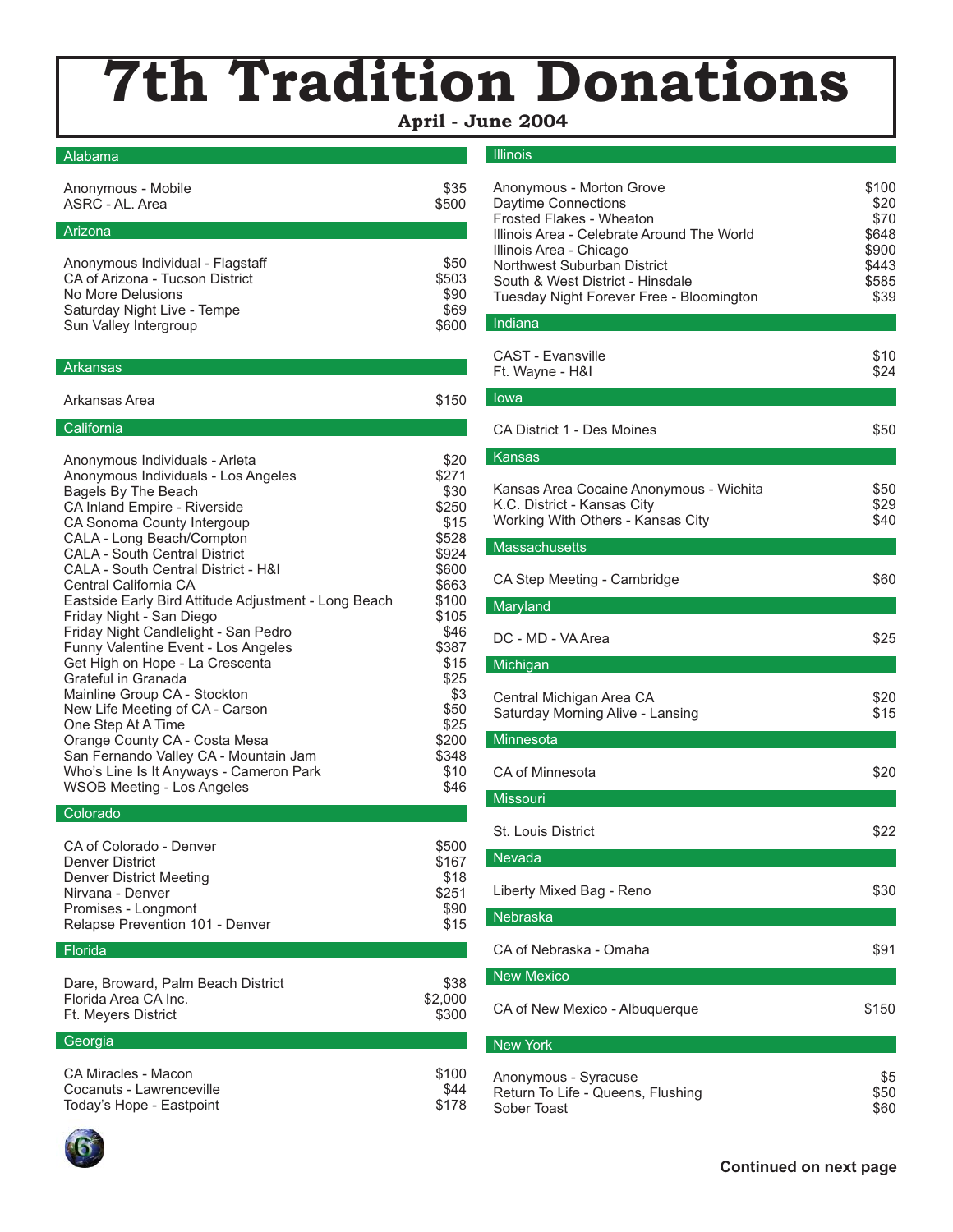# **7th Tradition Donations April - June 2004**

#### North Carolina

| Wednesday Night Group - charlotte                                                                                                                  | \$6                              |
|----------------------------------------------------------------------------------------------------------------------------------------------------|----------------------------------|
| Ohio                                                                                                                                               |                                  |
| CEODCCA - Cleveland<br>Early Morning Serenity - Canton<br>Men's Memories Plus Meeting - Akron<br>We Are Family - Cleveland By Ohio Area Convention | \$200<br>\$81<br>\$35<br>\$70    |
| Oklahoma                                                                                                                                           |                                  |
| End of the Line - Tulsa                                                                                                                            | \$110                            |
| Oregon                                                                                                                                             |                                  |
| Oregon Area<br>Oregon - SW Washington H&I                                                                                                          | \$1,000<br>\$20                  |
| <b>Tennessee</b>                                                                                                                                   |                                  |
| Tennessee Area Chapter CA - Memphis                                                                                                                | \$500                            |
| <b>Texas</b>                                                                                                                                       |                                  |
| Step Sisters & Brothers - Austin<br>Step Sisters - Austin<br>Verdadera Libertad - Austin                                                           | \$100<br>\$124<br>\$25           |
| Utah                                                                                                                                               |                                  |
| CA of Utah<br>Speedbumps                                                                                                                           | \$2,176<br>\$32                  |
| Washington                                                                                                                                         |                                  |
| Blade Runners - Mt. Vernon<br>WSCA - PNRC - Lynwood                                                                                                | \$173<br>\$1,000                 |
| Wisconsin                                                                                                                                          |                                  |
| A Vision For You - Milwaukee<br>Friday Uncolas - Milwaukee<br>Razors Edge - Big Bend<br>Wisconsin CA - Milwaukee                                   | \$25<br>\$42<br>\$143<br>\$27    |
| International                                                                                                                                      |                                  |
| CA Hong Kong<br><b>CA UK Area</b><br>Anonymous - Pinatan Lake BC, Canada<br>Friday Night Wow It Works                                              | \$100<br>\$9,261<br>\$7<br>\$100 |
| Online                                                                                                                                             |                                  |
| SIS                                                                                                                                                | \$47                             |
| <b>Birthday</b>                                                                                                                                    |                                  |
| Anonymous - Santa Monica, Calif.<br>Anonymous - Reno, Nev.<br>Come Alive Group - Redondo Beach, Calif.                                             | \$50<br>\$130<br>\$173           |
| <b>World Contribution Program</b>                                                                                                                  |                                  |
| <b>World Contribution Program</b>                                                                                                                  | \$1,694                          |

*EDITOR'S NOTE: All amounts have been rounded off to the nearest dollar.*

# **The Unity Armadillo**

#### **BY JAY F. SOUTHWEST REGION TRUSTEE**

A tradition began at the 1993 CAWS Convention in Houston, which is still in place today with some new twists. The Houston host committee purchased a small stuffed plush toy armadillo. The committee named it "Unity" and brought it to each convention planning meeting.

When the meeting became tense or non-unified, the armadillo was referred to, pointed at or even tossing it at the person or people involved.

The reference to "Unity" had an immediate impact and often brought the committee back to focus on the matters at hand. At the concluding banquet of each CAWS Convention, the tradition was continued, where-

by the armadillo was given to the chair of the

next year's host committee by the outgoing host committee chair.

The different host committees utilized the spirit of the armadillo in different ways, mostly to be ever mindful of the unity aspect of convention planning.

During the past several years, the unity armadillo has been dressed up: first by the New York area with the rain coat, Chicago added some adornments, and most recently the 2004 Los Angeles committee added a surfboard to the armadillo. One can only won-

der what Memphis will do in 2005. Sideburns and glitter come to mind, even some blue suede shoes ...the possibilities are endless. So a thanks to Houston and each host area thereafter for honoring the spirit of unity as shown by the armadillo.

*"The spiritual life is not a theory. We have to live it. Unless one's family expresses a desire to live upon spiritual principles we think we ought not to urge them. We should not talk incessantly to them about spiritual matters. They will change in time. Our behavior will convince them more than our words."* 

Page 83, Alcoholics Anonymous.